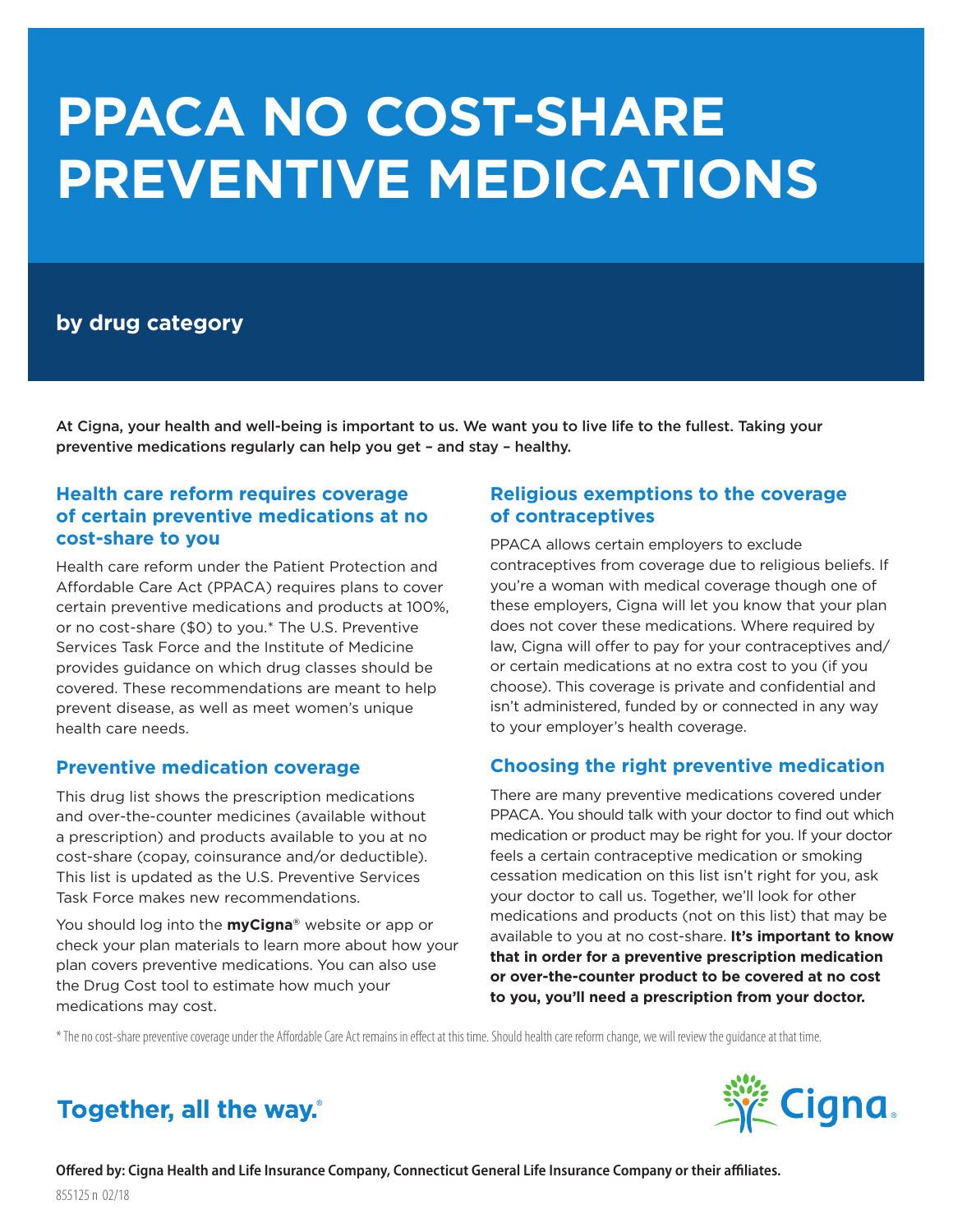**This drug list shows the prescription medications and over-the-counter medicines and products available to you at no cost-share under PPACA. This list is updated as the U.S. Preventive Services Task Force makes new recommendations.**

## **Aspirin Products**

Low Dose Aspirin Low Dose Aspirin EC Aspir 81 aspirin 325mg aspirin 81 mg Aspir-Low Bayer Chewable Aspirin Bufferin Ecotrin Ecpirin Lite coat aspirin tri-buffered aspirin

#### **Breast Cancer Prevention**

raloxifene tamoxifen

# **Barrier Contraception**

Caya Contoured FC2 Female Condom Femcap Gynol II Today Contraceptive Sponge VCF Vaginal Contraceptive Film VCF Vaginal Contraceptive Foam VCF Vaginal Contraceptive Gel Wide Seal Diaphragm

## **Bowel Prep Products for Colorectal Cancer Screenings**

#### Available to adults 50–75 years of age

Alophen pills bisacodyl 5mg tablets bisacodyl EC 5mg tablets Bisa-lax ClearLax Colyte With Flavor Packets Correctol Ducodyl Dulcolax tablet GaviLax Gavilyte-C Gavilyte-G Gavilyte-N **GentleLax** 

Gialax GlycoLax GoLytely Healthylax Laxaclear Laxative Laxative PEG 3350 Miralax Moviprep Natura-Lax Nulytely With Flavor Packs Osmoprep PEG 3350 PEG 3350 with electrolytes PEG 3350 with flavor packs PEG-Prep Powderlax Prepopik Purelax Smoothlax Suprep trilyte with flavor packets

# **Cholesterol Medications+**

#### Available to adults 40-75 years of age

atorvastatin 10mg, 20mg fluvastatin 20mg, 40mg fluvastatin ER 80mg lovastatin 20mg, 40mg pravastatin 10mg, 20mg, 40mg, 80mg rosuvastatin 5mg, 10mg simvastatin 10mg, 20mg, 40 mg

*<sup>+</sup> For plans renewing on or after November 1, 2017, these medications are covered at no cost (\$0) as preventive medications under the Patient Protection and Affordable Care Act (PPACA). This means that, as of your plan's renewal date, you won't pay any money to fill a prescription for these medications. PPACA coverage requirements do not apply to all plans; for those plans, you'll have to pay your plan's preventive cost-share to fill these medications. To find out how your plan covers PPACA preventive medications, log into myCigna.com and use the Drug Cost tool or check your plan materials.*

# **Emergency Contraception**

#### Available to females

Aftera Econtra EZ Ella My Way Opcicon One-Step Option 2

# **Hormonal Contraception^\***

Altavera Alyacen Amethia Amethia Lo Amethyst Apri Aranelle Ashlyna Aubra Aviane Azurette Balziva Bekyree Blisovi Fe Briellyn Camila Camrese Camrese Lo Caziant Chateal Cryselle Cyclafem Cyred Dasetta Daysee Deblitane Delyla desogestrel-ethinyl estradiol drospirenone-ethinyl estradiol Elinest Emoquette Enpresse Enskyce Errin **Estarylla** ethynodiol-ethinyl estradiol Falmina Fayosim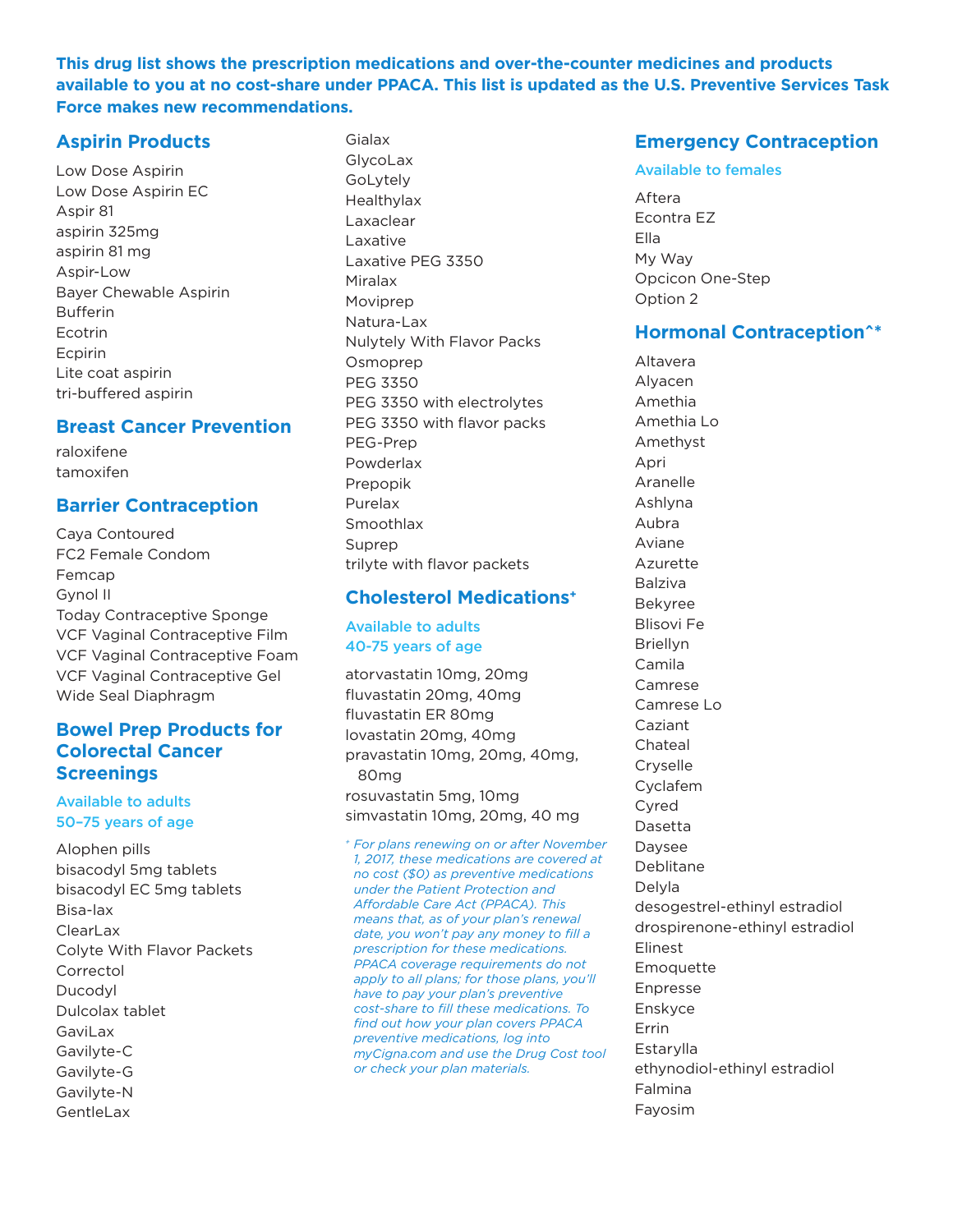#### **Hormonal Contraception^\*** (continued)

Femynor Gianvi Gildagia Heather Introvale Isibloom Jencycla Jolessa Jolivette Juleber Junel Junel FE Kaitlib FE Kariva Kelnor **Kimidess** Kurvelo Larin Larin FE larissia Leena Lessina Levonest levonorgestrel and ethinyl estradiol Levora Lillow Loryna Low-Ogestrel Lutera Lyza Marlissa medroxyprogesterone acetate 150 mg/mL Melodetta 24 FE Mibelas 24 FE Microgestin Microgestin FE Mono-Linyah Mononessa Myzilra Necon 7/7/7 and 0.5/35 Nikki Nora-Be norethindron-ethinyl estradiol norethin-estra-FE norgestimate-ethinyl estradiol norgestrel-ethinyl estradiol Norlyda

Norlvroc Nortrel Nuvaring Ocella Orsythia Philith Pimtrea Pirmella Portia Previfem Quasense Raiani Reclipsen Rivelsa Setlakin Sharobel Sprintec Sronvx Syeda Tarina FE Tilia FF Tri Femynor Tri-Estarylla Tri-Legest FE Tri-Linyah Tri-Lo-Estarvlla Tri-Lo-Marzia Tri-Lo-Sprintec Trinessa Trinessa Lo Tri-Previfem Tri-Sprintec Trivora Velivet Vestura Vienva Viorele Vyfemla Wera Wymzya FE Xulane Zarah **Zenchent** Zovia

- ^ If your doctor feels these medications aren't right for you, ask him/her to call us. There may be other brands available at no cost-share to you
- \* Generic hormonal contraceptives are available at no cost-share to you, even though they may not be listed here

## **Fall Prevention/Vitamin D Supplementation**

#### Available to adults 65 years of age and older to prevent falls

Bio-D-Mulsion **Bio-D-Mulsion Forte** D3-2000 D3-50 Decara Delta D3 Dialyvite Vitamin D3 Max Dialvvite Vitamin D D-Vi-Sol Just D Maximum D3 Optimal D3 Replesta Replesta NX Super Daily D3 Thera-D VitaJoy Daily D Vitamin D Vitamin D3 Vitamin D-400

# **Folic Acid Supplementation**

Only includes products containing 0.4 mg-0.8 mg of folic acid

Daily Prenatal  $FA - 8$ folic acid **KPN** One Daily Prenatal Perry Prenatal Prenatal **Prenatal Complete** Prenatal Formula Prenatal Formula-DHA Prenatal Multi + DHA **Prenatal Vitamins Right Step Prenatal Vitamins** Urosex